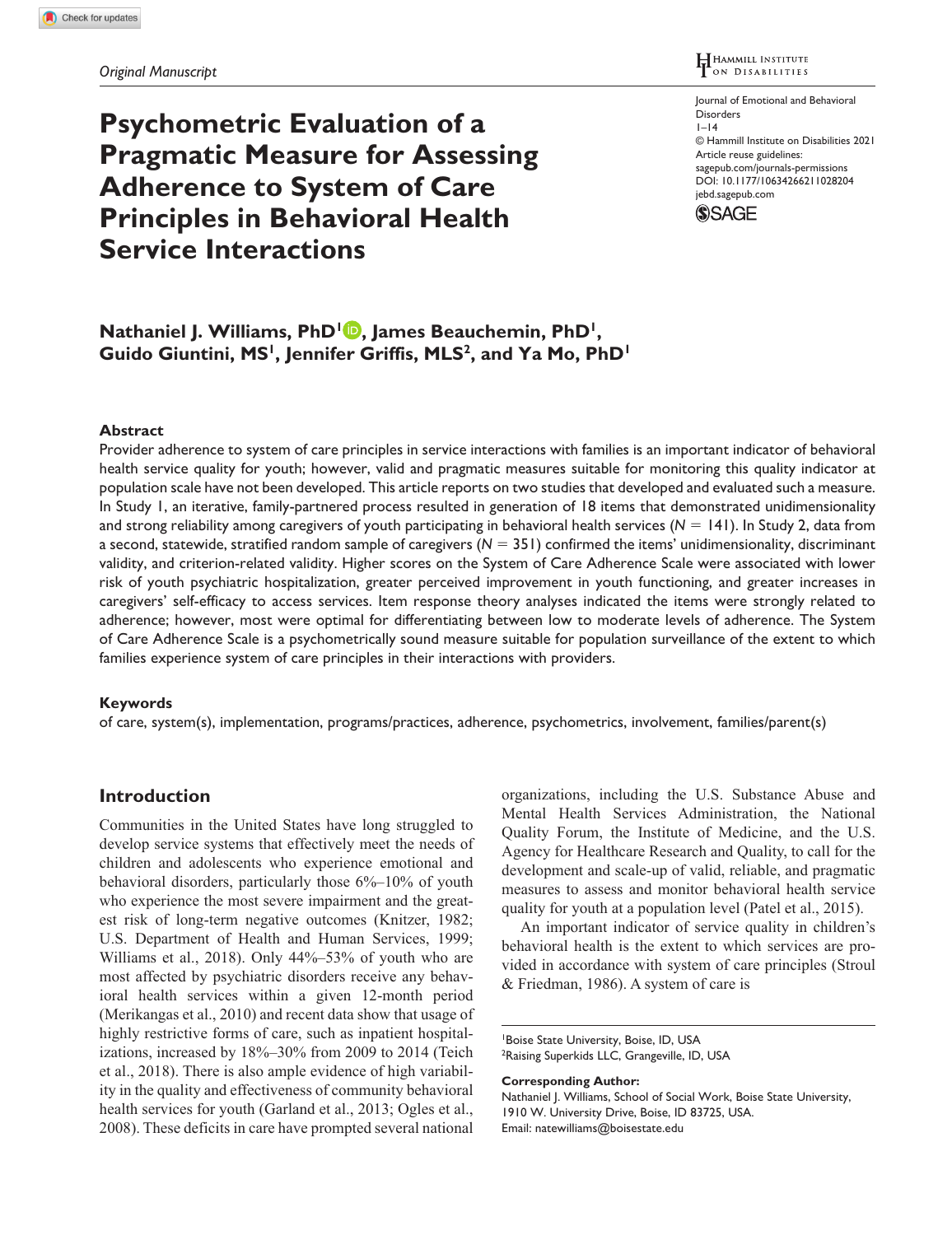a spectrum of effective, community-based services and supports for children and youth with or at risk for mental health or other challenges and their families, that is organized into a coordinated network, builds meaningful partnerships with families and youth, and addresses their cultural and linguistic needs, in order to help them to function better at home, in school, in the community, and throughout life. (Stroul et al., 2010)

Services delivered within systems of care are guided by principles believed to support positive youth outcomes, including: family-driven, child-centered, individualized, strengths-based, culturally and linguistically competent, community-based (i.e., provided in the least restrictive environment), accessible, and collaborative and coordinated (Pires, 2002). System of care principles are designed to be operationalized at the level of both policy and direct practice (Hernandez et al., 2001; Stroul & Friedman, 1986). At the policy level, principles guide how services are funded, organized, and managed. At the direct practice level, principles guide how care providers interact with youth and families and how interventions are framed and coordinated.

*Adherence* to system of care principles refers to the extent to which these principles are implemented as intended by the model developers (Kutash et al., 2011; Schoenwald et al., 2011). Because the principles can be operationalized at the levels of policy and direct practice, adherence can be assessed at both levels (Hernandez et al., 2001; Kutash et al., 2011). Preliminary evidence suggests there is considerable variation in adherence to system of care principles across geographic regions at both the policy (Greenbaum et al., 2011; Vinson et al., 2001) and direct practice levels (Hernandez et al., 2001). At the policy level, greater adherence to system of care principles is associated with better access to services for youth, greater continuity of care, and less restrictive care (Bickman, 1996). At the direct practice level, greater adherence to system of care principles in practitioner interactions with families is associated with superior improvements in youth symptoms and functioning (Hernandez et al., 2001; Stephens et al., 2004).

Although adherence to system of care principles is an important quality indicator for youth behavioral health services, there are few psychometrically validated tools that assess youths' and families' experiences of system of care principles at the point of interaction with service providers (Patel et al., 2015). Tools such as the System of Care Implementation Survey (Greenbaum et al., 2011) focus on adherence at the policy level by asking selected formal and informal leaders of child-serving systems and organizations about their perceptions of service funding, organization, and delivery (Kutash et al., 2011). Such tools offer insights into the views of system leaders; however, they may not be as useful for evaluating adherence at the level of service interaction. Other tools, such as the System of Care Practice Review (Hernandez et al., 2001; Stephens et al., 2004), assess adherence at the point of service interaction, but use a time- and resource-intensive case review methodology that employs trained coders to conduct interviews and review documentation. This approach offers indepth insights about specific family experiences but may be less useful as a population-level quality surveillance measure within a public health framework (Perou et al., 2013). Measures designed to assess adherence to system of care principles are distinct from other measures such as those evaluating satisfaction with services (e.g., Brannan et al., 1996), change in youth symptoms (e.g., Achenbach & Ruffle, 2000), or provider adherence to specific program models such as Wraparound (e.g., Bruns et al., 2004).

## *Study Aims*

The goal of this research was to develop and psychometrically evaluate a measure of adherence to system of care principles at the level of direct practice that would be suitable for population surveillance of this quality indicator within a public health framework. Adherence was defined as the extent to which service interactions experienced by youth and families engendered system-of-care principles. Given the importance of family voice as a guiding principle within systems of care, and drawing on evidence from research showing that caregivers' ratings of treatment adherence predict variation in service outcomes for youth (Henggeler et al., 1997; Lange et al., 2019), the study aimed to develop a pragmatic, caregiver-reported measure. Alongside reliability and validity, pragmatism is an important feature of implementation measures if they are to be used for sustained quality monitoring and performance measurement (Stanick et al., 2018).

In Study 1, a team of researchers, system leaders, and families worked together to define the content domain to be assessed, generate and refine items, and evaluate the dimensionality and reliability of the items within a community sample of families receiving behavioral health services. In Study 2, the team refined the items and tested their structural, discriminant, and criterion-related validity in a second, independent statewide sample of caregivers of youth participating in services. In addition, item response theory was used in Study 2 to evaluate the performance of individual items and to select items for a short-form of the scale suitable for large-scale population assessment of system of care implementation.

## **Study 1**

#### *Method*

*Setting.* Study 1 was completed in 2019 within a statewide system of care in a western State in the United States. The project was initiated and funded by State leaders with the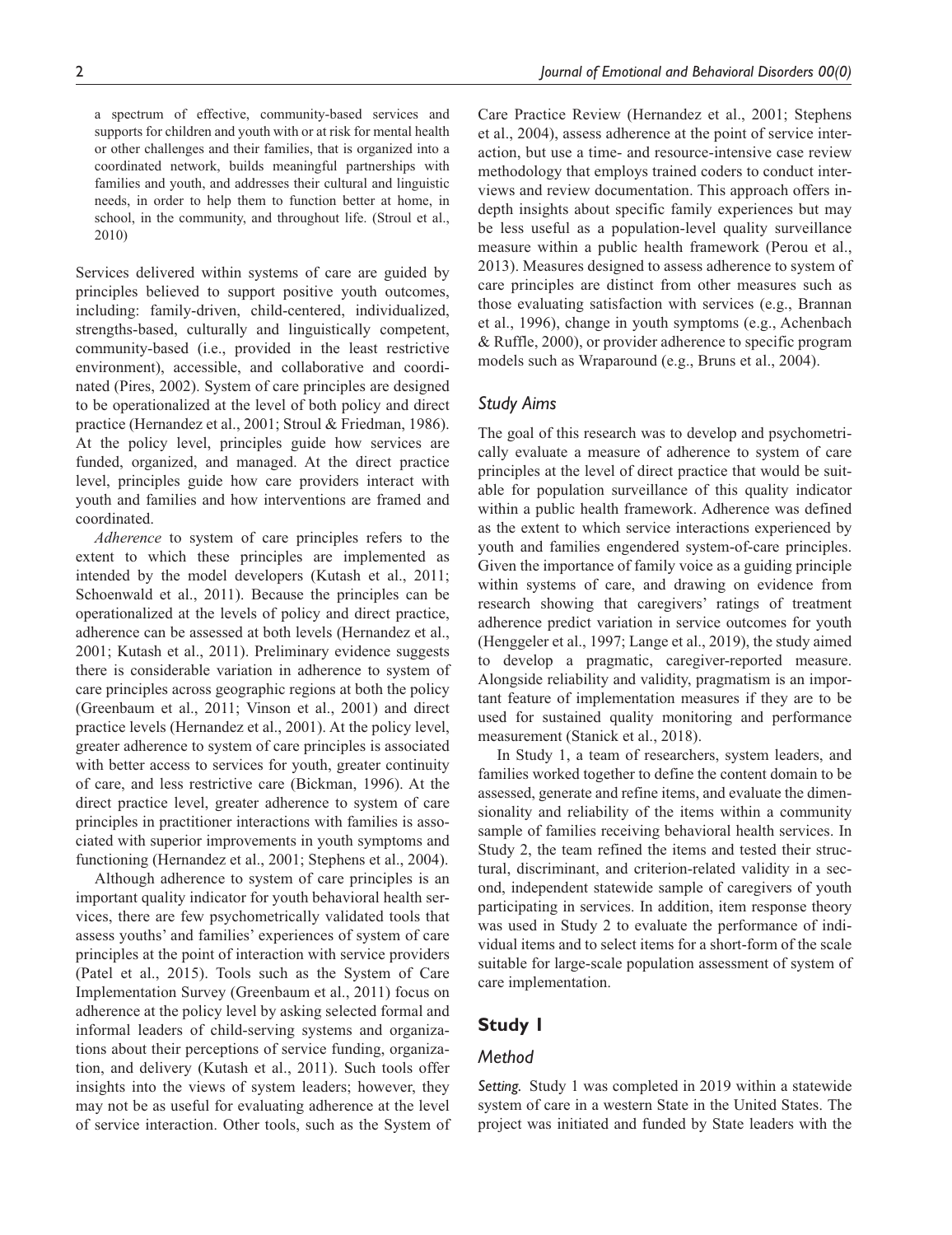goals of (a) developing a valid, reliable, and pragmatic tool for assessing and monitoring the quality of system of care implementation at a statewide, population level; (b) creating a mechanism for the inclusion of families' voices in the evaluation of service delivery; and (c) generating targets for service improvement. Toward this end, a team of researchers ( $n = 2$ ), program managers ( $n = 2$ ), clinicians ( $n = 2$ ), and family members  $(n = 2)$  was assembled to define criteria for adherence to system of care principles and generate a methodology for collecting data. Given the overarching goals, a pragmatic, quantitative survey was developed to be completed by caregivers of youth. Survey methodology was selected to facilitate the collection of population representative data on families' experiences of care to monitor changes in system performance over time.

*Definition of system of care adherence criteria and item generation.* The study team generated criteria for evaluating adherence to system of care principles at the point of service interactions through an iterative process that began with a review of policy documents, monographs, and articles describing system of care principles and their operationalization, including the target system's practice manual (Pires, 2002; Stroul & Friedman, 1986). In total, eight criteria were identified that addressed the extent to which families experienced services as (a) family-centered, (b) strengths-based, (c) youth-focused, (d) community based, (e) accessible, (f) collaborative and coordinated, (g) culturally competent, and (h) outcome oriented. Following operationalization of the criteria, literature was reviewed to identify potential items that assessed the target domains. In total, 181 potentially relevant items or item stems were identified from a variety of sources including measures assessing system of care implementation at the community level, system of care intensive case review protocols, and fidelity assessments for adjacent service models that reflect system of care principles (e.g., case management and Wraparound). Next, the fit of items with specified content domains was evaluated, item wording was revised to address direct practice and targeted criteria, and new items were generated to ensure adequate coverage. Items were evaluated for clarity and reading level, and wording was revised until the measure achieved a Flesch-Kincaid Grade level of 5.9. The final item pool included 18 items which were new or significantly modified from the original sources. As a final step, items were pilot tested with clinicians and families to evaluate their relevance for practice and interpretability before field testing.

*Participants and procedure.* Review and approval of the study procedures was provided by the Institutional Review Board (IRB) at the first author's institution. To evaluate reliability and dimensionality, items were administered via a postal mail survey to a statewide population of caregivers

of youth who participated in community behavioral health services delivered through the State's regional offices. The sampling frame  $(N = 1,087)$  included all households that participated in services from March 2018 to February 2019 and had a valid mailing address on file  $(n = 5)$  households did not have a valid mailing address).

The survey was fielded from April 2019 to May 2019 following guidelines described by Dillman et al. (2014). All households received a signed, pre-survey letter printed on State letterhead informing them that a survey would be arriving in 1 week and requesting participation. At subsequent 1-week intervals, households received mailings consisting of (a) a signed invitation letter, survey, and business reply envelope; (b) printed postcard reminder; and (c) for households that had not yet responded, a final follow-up letter with a new survey and business reply envelope. Caregivers were instructed to complete the survey for a single eligible youth; if caregivers had two or more youths in services, they were asked to complete the survey for the youth whose birthday occurred next in the calendar year.

*Measures. Adherence to system of care principles* was assessed using the 18 items developed for this study as described above (hereafter referred to as the System of Care Adherence Scale). Each item included a statement that described the extent to which the family experienced system of care principles in their direct interactions with their care provider (see Table 1 for items). Caregivers indicated the extent to which they disagreed or agreed with each statement on a 5-point Likert-type scale from 1 ("*Strongly Disagree*") to 5 ("*Strongly Agree*"). All statements were affirmatively worded to minimize response burden.

*Perceived improvement in youth functioning* was measured using four items developed for this study and modeled after other population surveys of behavioral health system outcomes (e.g., the CAHPS Experiences of Care and Health Outcomes survey developed by the Agency for Health care Research and Quality, 2019). Items assessed caregiver perceptions of the extent to which the target youth's functioning had improved at home, at school, in the community, and in terms of their overall mental health during the last 6 months (see Table 1 for items). Each item was scored on a 5-point Likert-type scale from 1 ("*Much Worse*") to 5 ("*Much Better*").

*Data analysis.* Classical test theory and item response theory (IRT) both assume that the set of items constituting a scale measure a single underlying latent construct, referred to as unidimensionality (DeVellis, 2016; Hambleton et al., 1991). To evaluate the dimensionality of the 18 items assessing adherence to system of care principles and the 4 items assessing perceived improvement in youth functioning, principal components exploratory factor analysis was utilized (Bryant & Yarnold, 1995). The number of factors to extract was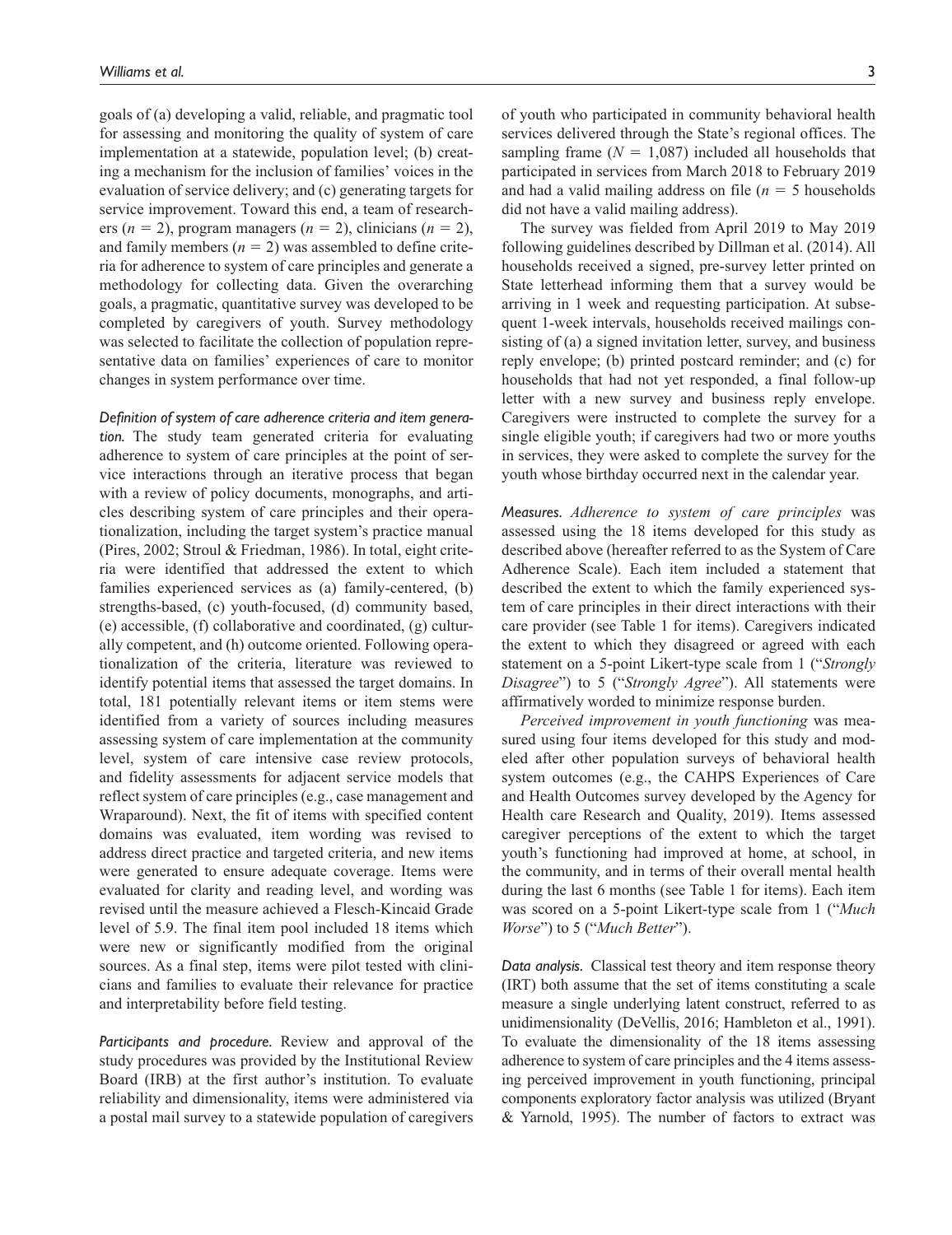|                     |                     |                                                                                                                                        | Study I<br>$(N = 141)$ |          | Study 2<br>$(N = 351)^{3}$ |
|---------------------|---------------------|----------------------------------------------------------------------------------------------------------------------------------------|------------------------|----------|----------------------------|
| Item no.<br>Study I | Item no.<br>Study 2 | Scale and Items                                                                                                                        |                        | Factor 2 |                            |
|                     |                     | <b>System-of-Care Adherence Scale</b>                                                                                                  |                        |          |                            |
|                     |                     | The goals we are working on with the provider are the ones I believe are<br>most important for my child/youth. <sup>+</sup>            | 0.662                  | 0.109    | 0.840                      |
| 2                   | 2                   | The provider encourages me to share what I know about my child/<br>youth's strengths and needs. <sup>+</sup>                           | 0.819                  | 0.067    | 0.819                      |
| 3                   | 3                   | The services my child/youth receives focus on what he/she is good at, not<br>just on problems. <sup>+*</sup>                           | 0.736                  | 0.163    | 0.731                      |
| 4                   | 4                   | The assessment completed by the provider accurately represents my<br>child/youth's needs. <sup>+*</sup>                                | 0.753                  | 0.038    | 0.857                      |
| 5                   | 5                   | Meetings with the provider occur at times and locations that are<br>convenient for me. <sup>+</sup>                                    | 0.727                  | 0.095    | 0.763                      |
| 6                   | 6                   | My child/youth is an active participant in planning his/her services. <sup>†*</sup>                                                    | 0.553                  | 0.402    | 0.633                      |
| 8                   | 8                   | The provider makes sure everyone on my child's treatment team is<br>working together in a coordinated way. <sup>†*</sup>               | 0.837                  | 0.108    | 0.872                      |
| 9                   | 9                   | My child and I are the main decision-makers when it comes to planning<br>my child/youth's services. <sup>+</sup>                       | 0.706                  | 0.261    | 0.757                      |
| 10                  | $\overline{10}$     | Services we receive are respectful of our family's language, religion, race/<br>ethnicity, and culture. <sup>+</sup>                   | 0.772                  | $-0.120$ | 0.788                      |
| П                   | $\mathbf{H}$        | The provider often works with our family to measure my child/youth's<br>progress toward his/her goals. <sup>+</sup>                    | 0.817                  | 0.175    | 0.897                      |
| 12                  | 12                  | When services are not helping, the provider leads my child/youth's team<br>in a discussion of how to make things better. <sup>†*</sup> | 0.785                  | 0.283    | 0.852                      |
| 13                  | 3                   | The provider talks with us about how we can use things we are good at<br>to overcome problems. <sup>+*</sup>                           | 0.809                  | 0.280    | 0.882                      |
| 4                   | 4                   | When decisions are made about services, my child/youth has the<br>opportunity to share his/her own ideas. <sup>+*</sup>                | 0.670                  | 0.373    | 0.764                      |
| 15                  | 15                  | The provider suggests changes in my child/youth's treatment plan or<br>services when things aren't going well. <sup>+*</sup>           | 0.793                  | 0.202    | 0.869                      |
| 17                  | 17                  | The provider makes specific suggestions about what services might<br>benefit my child/youth. <sup>+</sup>                              | 0.820                  | 0.207    | 0.861                      |
| 18                  | 8                   | I know who to contact for help if I have a concern or complaint about my<br>provider. <sup>+</sup>                                     | 0.611                  | 0.076    | 0.697                      |
| $\overline{7}$      |                     | In times of crisis, my youth's provider is one of the first people I (would)<br>call.                                                  | 0.691                  | 0.151    |                            |
| 16                  |                     | My child/youth has a safety plan that I believe will help us in times of crisis.                                                       | 0.577                  | 0.460    |                            |
|                     | 7                   | The provider respects me as an expert on my child/youth. <sup>+</sup>                                                                  |                        |          | 0.812                      |
|                     | 16                  | The provider demonstrates hope and optimism in meetings with my family.                                                                |                        |          | 0.906                      |
|                     | 9                   | My family can easily access the services my child needs most. <sup>+*</sup>                                                            |                        |          | 0.761                      |
|                     | 20                  | The provider who has been working with my child and family shows that<br>he/she will not give up on us.                                |                        |          | 0.914                      |
|                     | 21                  | I feel that the provider openly and honestly communicates with my family.                                                              |                        |          | 0.901                      |
|                     |                     | Perceived Improvement in Youth Functioning Scale                                                                                       |                        |          |                            |
| 2١                  | 31                  | Compared to 6 months ago, how would you rate your youth's behavior<br>at home now?                                                     | 0.081                  | 0.858    | 0.885                      |
| 22                  | 32                  | Compared to 6 months ago, how would you rate your youth's<br>performance at school now?                                                | 0.098                  | 0.822    | 0.706                      |
| 23                  | 33                  | Compared to 6 months ago, how would you rate your youth's behavior<br>in the community now?                                            | 0.164                  | 0.831    | 0.811                      |
| 24                  | 34                  | Compared to 6 months ago, how would you rate your youth's overall<br>mental health now?                                                | 0.114                  | 0.895    | 0.910                      |

**Table 1.** Item Loadings From Principal Components Exploratory Factor Analysis (Study 1) and Confirmatory Factor Analysis (Study 2).

Items marked with a (†) were included in the final 18-item long-form version of the System of Care Adherence Scale. Items marked with an (\*) were included in the final 9-item short-form version of the scale.

<sup>a</sup>All loadings are statistically significant at  $p < 0.001$ .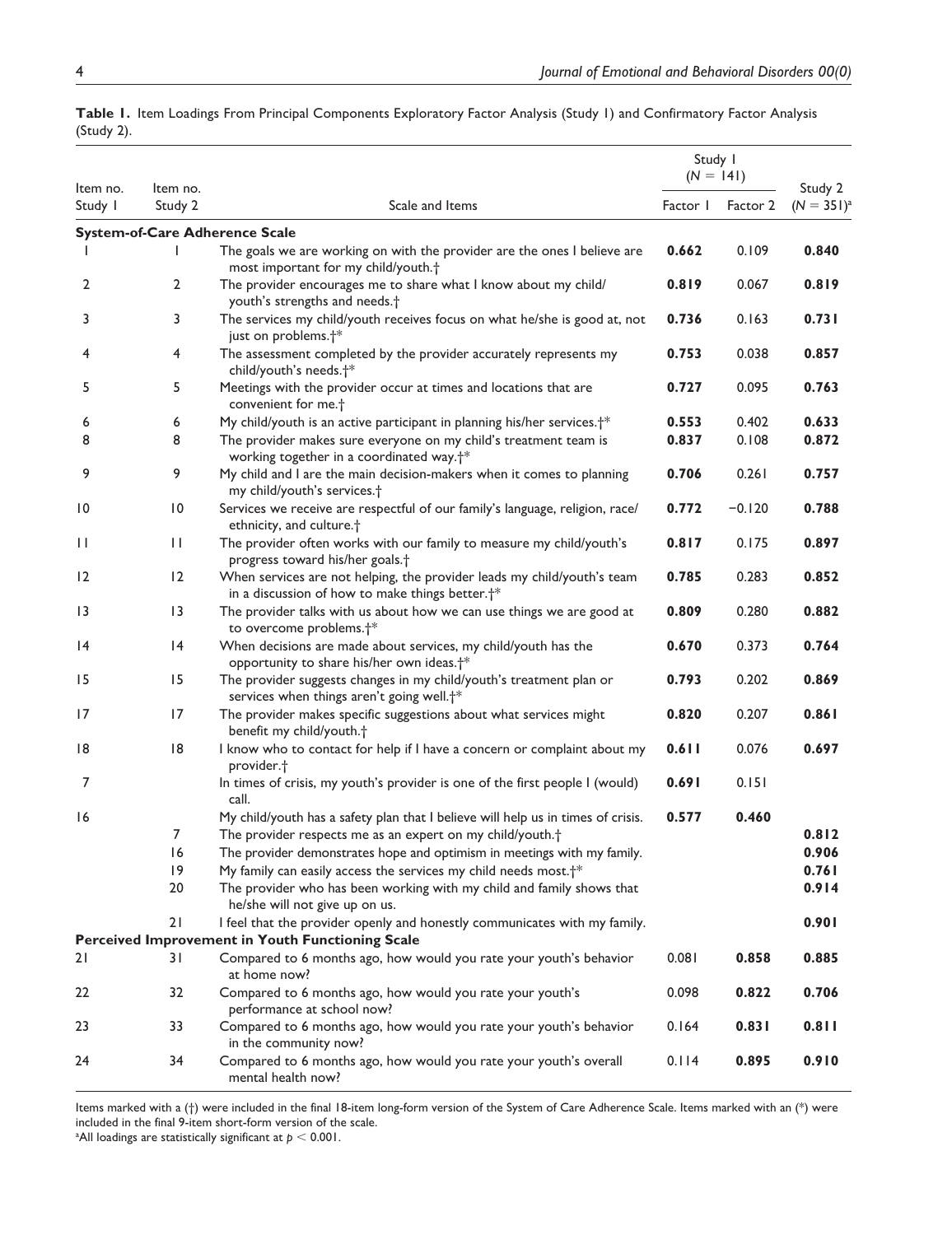determined using parallel analysis (Hayton et al., 2004; Horn, 1965). In addition, the scree plot and the magnitude of item loadings were examined (Kahn, 2006). Internal consistency reliability was evaluated using Cronbach's alpha. All analyses were conducted in SPSS version 25.

## *Results*

In total, 141 caregivers returned surveys rating their service experiences. Excluding non-deliverable mail (13%), this represented a response rate of 15%. On average, youths reported on by caregivers were 14.4 years old (*SD* = 2.8 years) with a median of 13 months in services (*SD* = 32.7 months). Almost half the sample was female  $(n = 68, 48\%)$ and the race and ethnicity distribution of the sample reflected the State's youth population: 85% (*n* = 121) of youth were identified as White (less than 5% were identified in each of the other race categories) and  $13\%$  ( $n = 18$ ) were identified as Hispanic/Latino.

*Dimensionality.* Results of the parallel analysis indicated two factors should be extracted and retained based on these factors achieving eigenvalues greater than those generated from the random data ( $p < .05$ ). The scree test results also supported a two-factor solution; consequently, two factors were extracted and retained. Examination of the factor loadings from the two-factor varimax-rotated solution indicated that items on the two extracted factors coalesced around the two hypothesized constructs of (a) adherence to system of care principles and (b) perceived improvement in youth functioning. Standardized loadings of the adherence items were uniformly high on a single factor  $(M = 0.73, \text{min} =$ 0.55, max = 0.84) and low on the other factor  $(M = 0.19,$  $min = -0.12$ ,  $max = 0.40$ , with one exception. The item "My child/youth has a safety plan that I believe will help us in times of crisis," exhibited moderate loadings on both factors, resulting in elimination from the adherence scale. Standardized loadings of the four items assessing improvement in youth functioning also exhibited very high loadings on a single factor ( $M = 0.85$ , min = 0.82, max = 0.90) and low loadings on the other factor  $(M = 0.11, \text{min} = 0.08,$  $max = 0.16$ . To confirm the results, the exploratory factor analysis was re-estimated excluding the omitted item and results were substantively identical (standardized factor loadings for adherence items  $= 0.56$  to 0.84; loadings for perceived outcome items  $= 0.82$  to 0.89). These results supported the unidimensionality of the items assessing adherence to system of care principles, and the unidimensionality of items assessing perceived improvement in youth functioning; they indicate the system of care adherence items are measuring a single, underlying latent construct.

*Reliability.* Excluding the safety planning item, coefficient alpha for the 17 system of care adherence items was excellent ( $\alpha$  = .95). Coefficient alpha for the four perceived improvement in youth functioning items was also very good  $(\alpha = .89)$ .

## **Study 2**

In Study 2, the system of care adherence items were further refined and psychometric properties of scores on the items were evaluated within a second, independent, statewide sample of youth participating in publicly funded behavioral health services. It was hypothesized that higher System of Care Adherence Scale scores would be positively related to greater perceived improvement in youth functioning and caregiver self-efficacy to access services and negatively related to youth risk for psychiatric hospitalization or other out-of-home placement.

## *Method*

*Item modification.* Following the promising results of Study 1, research team members reconvened to further evaluate the adequacy of the system of care adherence items relative to the system's needs for quality monitoring and to plan for a larger-scale psychometric evaluation. Drawing on the adherence criteria and definitions generated in Study 1, the team evaluated the extent to which each domain was sufficiently covered by the 17 items. One item was dropped for conceptual reasons ("In times of crisis, my youth's provider is one of the first people I [would] call") and five new items were generated to improve the measure's assessment of service accessibility ("My family can easily access the services my child needs most") as well as the nature of relationships between providers and families (e.g., "The provider demonstrates hope and optimism in meetings with my family"). In total, 21 system of care adherence items were included in Study 2 (see Table 1).

*Participants and procedures.* The target population for Study 2 included all youth and families within the State who had participated in system of care behavioral health services from July 1, 2019 to Dec 30, 2019. Within the State, eligibility for system of care services is determined through administration of the Child and Adolescent Needs and Strengths (CANS) assessment (Anderson et al., 2003), which is implemented across multiple child-serving systems (Medicaid behavioral health carve out, state Division of Behavioral Health, juvenile justice, child welfare). These CANS assessments are housed within a unified statewide database which formed the sampling frame for Study 2. The frame included a total of *N* = 9,373 youth who had received a CANS assessment and been deemed eligible to participate in system of care services during the study dates.

Sample size determination for Study 2 was based on guidelines for the psychometric evaluation of items within the item response theory literature (Nguyen et al., 2014).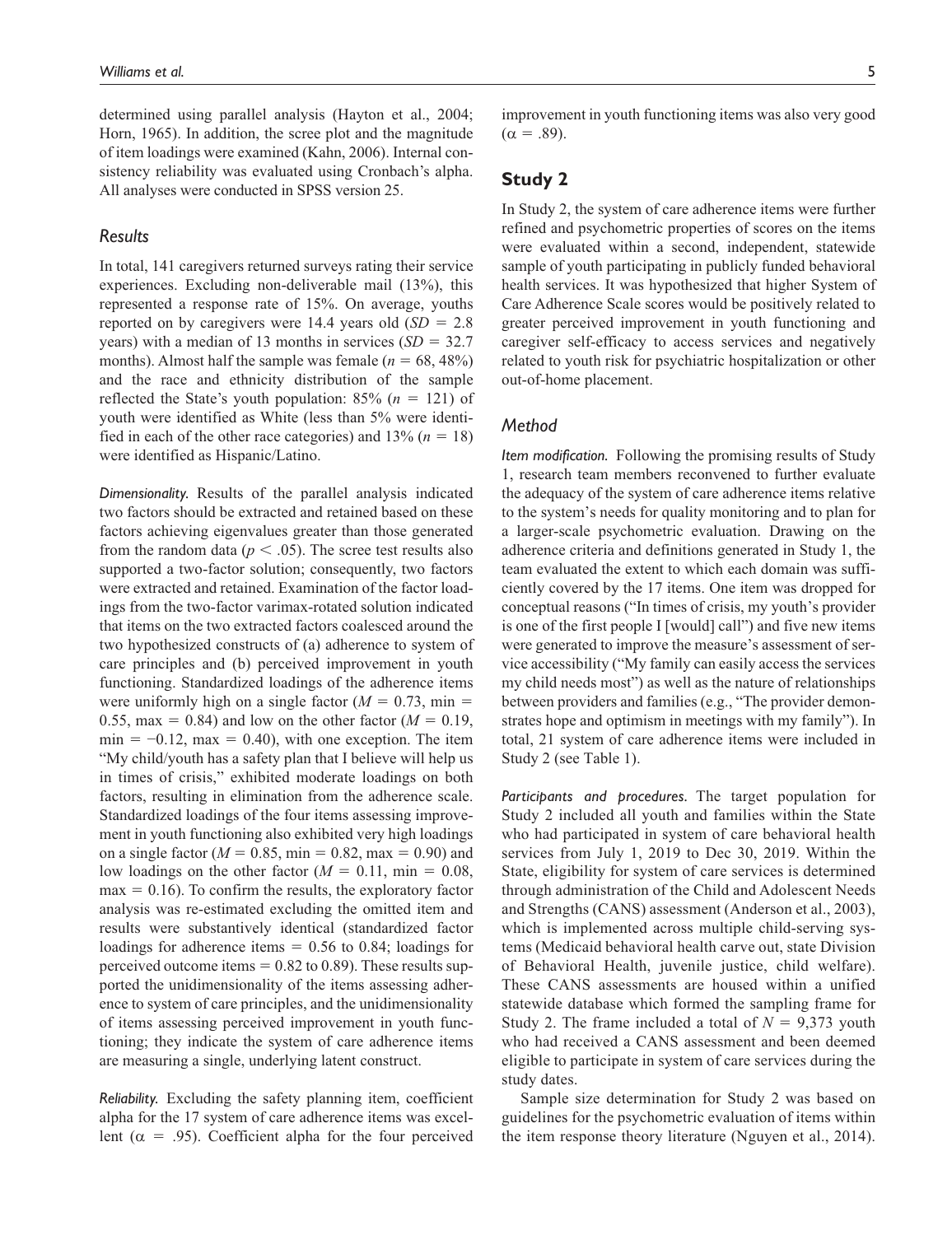Multiple authors have indicated that samples of at least 300 to 350 respondents are needed to generate stable parameter estimates (e.g., Edelen & Reeve, 2007). Based on these guidelines, and assuming an approximately 10% response rate,  $N = 3,999$  youth were sampled. To ensure adequate representation across geographic regions, the study employed stratified random sampling with proportional allocation across the State's seven administrative regions.

Items for Study 2 were administered through a postal mail survey fielded from February 2020 to April 2020. Similar to Study 1, a signed, pre-survey letter, printed on state letterhead, was sent to potential participants 1 week before the survey, requesting caregivers' participation. One week later, caregivers received the survey with a signed invitation letter and a business reply envelope. Caregivers were asked to complete the survey for a specific eligible youth and to return their responses in a supplied business reply envelope. All study procedures were reviewed and approved by the affiliated IRB.

#### *Measures*

*Adherence to system of care principles.* For Study 2, the System of Care Adherence Scale included 16 of the original items developed in Study 1 as well as 5 new items generated as described above (see Table 1 for items). Given the variability in service providers across this heterogenous sample, caregivers were asked to identify the service provider who had worked with their youth most frequently during the previous 6 months and to rate their experiences with that provider. To facilitate recall and accuracy, caregivers were asked to indicate the specific type of provider (e.g., counselor, medication prescriber) immediately prior to making their ratings. Item format and response options for the 21 items were identical to Study 1. Coefficient alpha for the 21 system of care adherence items included in Study 2 was excellent ( $\alpha$  = .96).

*Perceived improvement in youth functioning.* Caregivers reported on their youth's perceived improvement in daily functioning using the same four items developed in Study 1. For analysis, the mean of these items was calculated to assess overall perceived improvement in the youth's functioning during the previous 6 months. Coefficient alpha for these items was very good ( $\alpha = .87$ ).

*Caregiver self-efficacy to access services.* Caregivers reported on change in their self-efficacy to access services and supports for their youth using a single item developed for this study, "Compared to 6 months ago, how would you rate your ability to effectively access services and supports your child/youth needs?" Response options ranged from 1 ("*Much Worse*") to 5 ("*Much Better*").

*Youth out-of-home placements.* Caregivers responded to two questions regarding out of home placements for their youth: (a) "In the last 6 months, how many total nights did your child/youth spend in a hospital due to problems with behaviors or feelings?" (None, 1 to 2, 3 to 7, 8 or more) and (b) "In the last 6 months, how many times has your child/ youth had a new out-of-home placement (such as juvenile detention, psychiatric hospital, or treatment center) OR moved between out-of-home placements?" (0, 1, 2, 3 or more). Because few youths had experienced one or more psychiatric hospitalizations ( $n = 20, 6\%$ ) or other new outof-home placements ( $n = 25, 7\%$ ), responses to each question were dichotomized into 0 (None) and 1 (one or more) for analysis.

*Control variables.* The following variables were included in analyses assessing criterion-related validity to test associations between scores on the System of Care Adherence Scale and youth outcomes after adjusting for potential confounders. Youth characteristics included: youth age in years (coded as  $0 = \frac{11}{1}$  years," and  $1 = \frac{11}{11}$  years or more" for analysis), youth sex (coded as  $0 =$  "male," and  $1 =$ "female"), youth race (coded as  $0 =$  "White,"  $1 =$  "youth" of color" for analysis), length of participation in services (coded as  $0 = \frac{1}{5}$  = "18 months," 1 = "18 months or more"), and severity of current impairment (coded as  $0 =$  "caregiver" indicated youth did not need a crisis intervention plan," 1 = "caregiver indicated youth needed a crisis intervention plan"). Models also included the provider rated by caregivers coded into three groups: outpatient provider (i.e., therapist or prescriber), community-based provider (i.e., case manager, home-based services, more than one provider), or other/unknown.

#### *Data analysis*

*Dimensionality.* Confirmatory factor analysis (CFA) was used to evaluate the dimensionality of the 21 system of care adherence items and the 4 perceived improvement in youth functioning items. Based on the hypothesized two-factor structure, a correlated two-factor CFA model was specified, with system of care adherence items forced to load on one factor and perceived improvement in youth functioning items forced to load on a second factor. Because the item responses were ordinal, weighted least square mean and variance adjusted (WLSMV) estimation was used in Mplus Version 8.0 (Muthén & Muthén, 2017); this estimator is appropriate for categorical outcomes (Li, 2016). Model fit was evaluated using the root mean square error of approximation (RMSEA), comparative fit index (CFI), and the standardized root mean square residual (SRMR; Schreiber et al., 2006). For RMSEA, commonly accepted criteria indicate values <0.05 demonstrate close fit, values <0.08 demonstrate reasonable fit, and values >0.10 demonstrate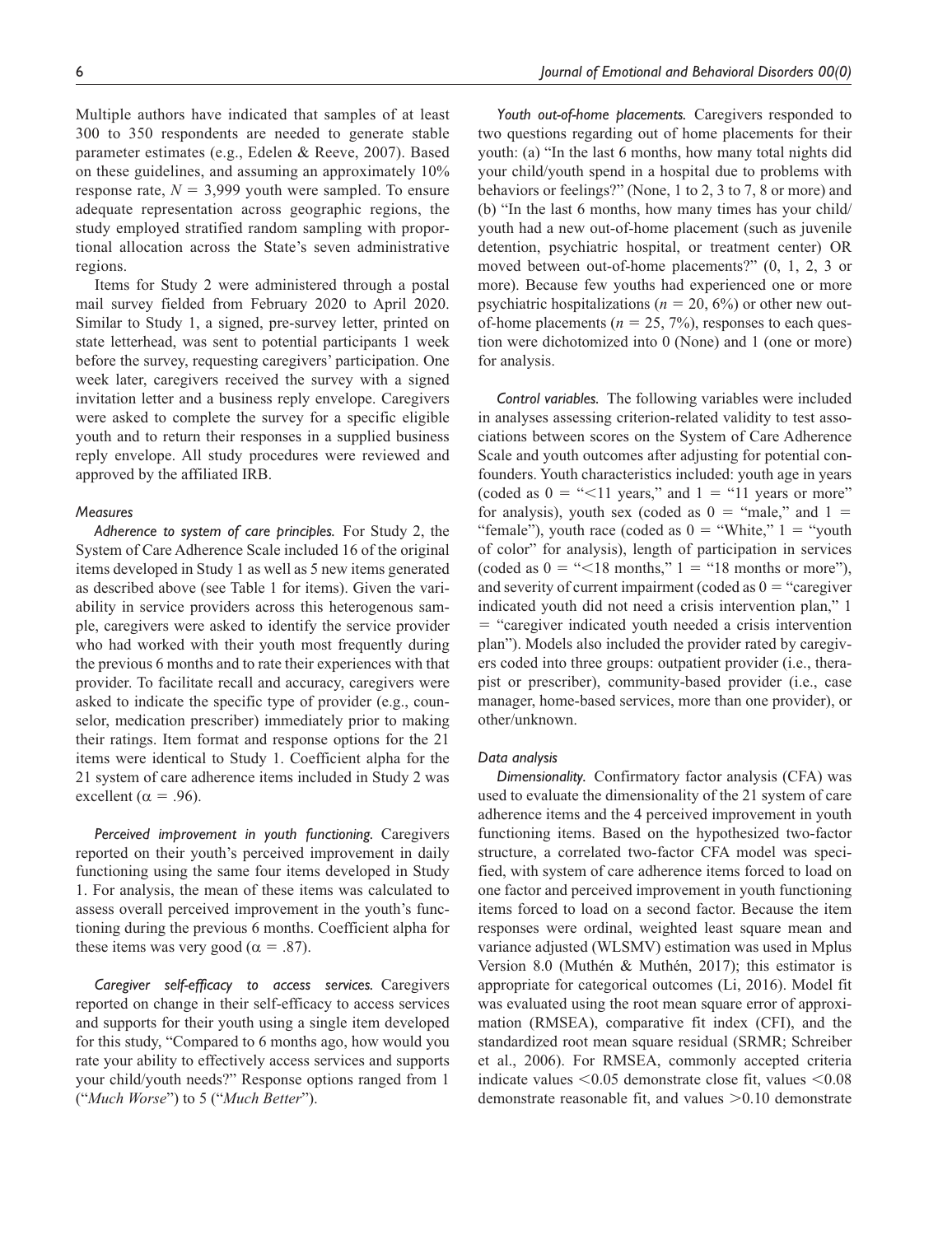poor fit (Kline, 2015; Schreiber et al., 2006). For CFI, values above 0.95 are typically accepted as indicative of good fit and values of SRMR  $\leq$ 0.05 are also typically accepted as indicative of good model fit (Schreiber et al., 2006). An alternative one-factor model was estimated to assess discriminant validity; if the one-factor model adequately fit the data, it would undermine the unidimensionality assumption for the system of care adherence items by suggesting that caregivers' responses to all of the items (i.e., adherence and perceived improvement) were caused by a single underlying construct (e.g., positive response bias).

Preliminary analyses indicated that relatively few respondents endorsed the *Strongly Disagree* or *Disagree* response options. Consequently, the appropriateness of combining *Strongly Disagree* and *Disagree* response options was assessed by comparing results of coefficient alpha, CFA, and item response theory analyses for five- versus four-category versions of the scale. Results were superior for the fourcategory version; therefore, the four-category version of the scale was analyzed for parsimony.

*Item properties and short-form selection.* Item response theory was used to evaluate the performance of individual system of care adherence items and select items for inclusion in a short form of the scale. Item response theory complements classical test theory (DeVellis, 2016) by providing tools to evaluate individual item difficulty and discrimination (Hambleton et al., 1991). In the present study, more difficult items require providers to deliver care that is more adherent to system of care principles in order for caregivers to express a higher level of agreement (Ostini & Nering, 2006). Clinically, some items may be less difficult because they represent a minimum standard of appropriate care, whereas other items may be more difficult because they represent advanced ways of incorporating system of care principles into service interactions. For polytomous items that have four response categories (i.e., *Strongly Disagree/ Disagree, Neutral, Agree, Strongly Agree*), three difficulty parameters, called thresholds, are estimated for each item. Each threshold indicates the level of system of care adherence that must be experienced by the respondent to have a 0.5 probability of endorsing that level of agreement or higher. According to Hambleton and colleagues (1991), difficulty thresholds near −2 indicate an item is very "easy" (i.e., participants could experience a relatively low level of adherence to system of care principles and still agree), whereas thresholds of  $+2$  indicate an item is very difficult (i.e., participants would have to experience a very high level of adherence to system of care principles in their interactions with the provider to agree with the item).

Item discrimination indicates how well the item differentiates between care that is adherent versus non-adherent to system of care principles at the item's specific level of difficulty. Higher discrimination indicates the item is more strongly related to system of care adherence and better at differentiating between adherent versus non-adherent care. Baker (2001) described item discrimination values of  $\leq 0.64$ as low, 0.65 to 1.34 as moderate, 1.35 to 1.69 as high, and  $\geq$ 1.70 as very high.

To determine the best IRT model for the data, the fit of two models was compared that are appropriate for items with a polytomous response format—the graded response model and the generalized partial credit model (Ostini & Nering, 2006). Selection of the final model was based on comparison of Bayesian Information Criterion (BIC) values (Edelen & Reeve, 2007; Kang et al., 2009). After selecting a model, the tenability of the unidimensionality and local dependence assumptions were evaluated by examining item-level fit statistics (i.e., Signed chi-square test) and item slopes (Nguyen et al., 2014; Orlando & Thissen, 2000). Statistically significant signed chi-square tests indicate the model is a poor fit for the item; slopes >4 indicate a potential violation of local dependence (Edelen & Reeve, 2007; Hambleton et al., 1991). In addition, category characteristic curves, item information functions, and the test information function were examined (Nguyen et al., 2014). Models were fit using marginal maximum likelihood (MML) estimation via an Expectation-Maximization (EM) algorithm (Bock & Aitkin, 1981) as implemented in the Multidimensional Item Response Theory (mirt) package in *R* (Chalmers, 2012).

*Criterion-related validity evidence.* The criterion-related validity of scores on the long- and short-form versions of the System of Care Adherence Scale were evaluated by using multiple regression and multiple logistic regression analyses. These analyses tested whether scores on the System of Care Adherence Scale predicted risk of youth psychiatric hospitalization, risk of any new youth out-of-home placement, perceived improvement in youth functioning, and improvement in caregiver self-efficacy to access services for their youth, within the last 6 months, as reported by caregivers and after controlling for potential confounders (i.e., youth characteristics listed above). For dichotomous outcomes, adjusted odds ratios are reported. For continuous outcomes, adjusted betas and the unique variance explained in the outcome by the System of Care Adherence Scale (i.e., change in  $R^2$ ) are reported. Analyses were implemented in Mplus Version 8.0 which uses full information maximum likelihood estimation to handle missing data (Enders, 2010). Missing data were minimal on all control variables  $(0\% - 7\%)$ .

## *Results*

A total of 352 caregivers returned surveys (9.4% response rate after excluding returned mail); however, one caregiver did not rate services, yielding an analytic sample of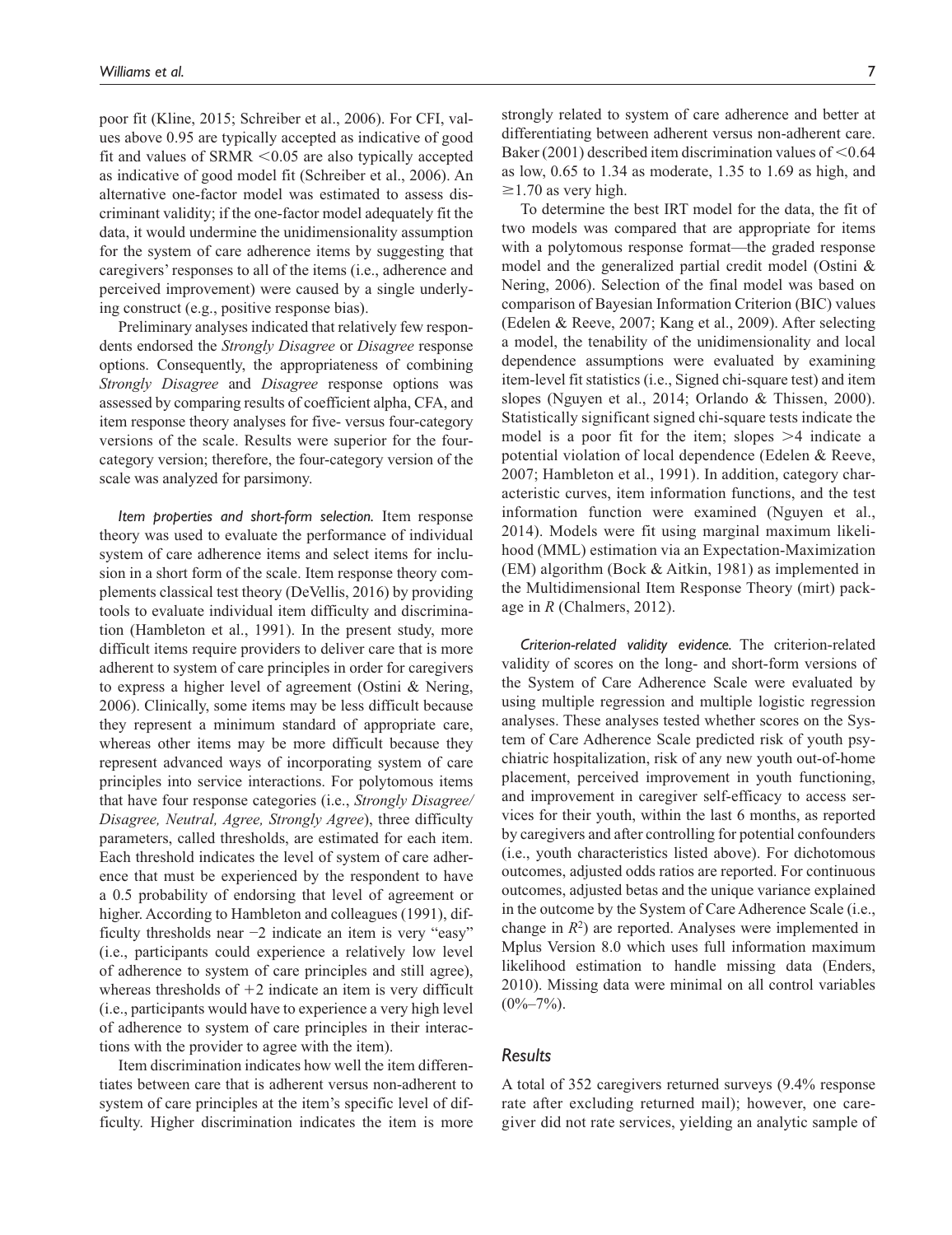$N = 351$ . There were no significant differences in response rates across regions ( $\chi^2 = 4.18$ ,  $p = .690$ , min = 8.0%, max = 11.4%). On average, youths reported on by caregivers were 11.2 years old  $(SD = 3.7$  years) with a median of 18 months in services  $(SD = 31.1 \text{ months})$ . Caregivers reported on youth who were female ( $n = 154, 45\%$ ) and male ( $n =$ 189, 55%) as well as youths from diverse racial and ethnic backgrounds reflective of the larger State, including youth identified as Hispanic/Latino  $(n = 47, 14\%)$  and non-Hispanic/Latino youth  $(n = 289, 86\%)$ , as well as White/ Caucasian ( $n = 300, 85\%$ ), multiple races ( $n = 26, 7\%$ ), Black/African American ( $n = 6, 2\%$ ), other race ( $n = 6$ , 2%), and unknown race/ prefer not to answer  $(n = 14, 4\%)$ .

*Dimensionality.* Results from the CFA analyses supported the unidimensionality of the system of care adherence items. The hypothesized two-factor CFA model exhibited good fit to the data as indicated by all fit indices (RMSEA  $= 0.06$ , RMSEA 90% CI = 0.05–0.07, CFA = 0.98, SRMR  $= 0.04$ ). All unstandardized factor loadings were statistically significant ( $p$ 's  $\leq$  .001) and the standardized factor loadings were high, ranging from 0.63 to 0.91 (see Table 1). The system of care adherence factor and the perceived improvement in youth functioning factor were correlated at  $r = 0.38$ , providing discriminant validity evidence indicating that the sets of items assessed different constructs. Further support for the hypothesized 2-factor model was provided by comparing it to a one-factor model in which all items were forced to load onto a single factor. The one-factor model did not fit the data well and was rejected based on all criteria (RMSEA =  $0.15$ , CFA =  $0.89$ , SRMR =  $0.10$ ).

*IRT calibration.* The calibration of the 21 system of care adherence items using the graded response model resulted in a superior BIC of 13,155.61 compared to a BIC of 13,343.52 for the generalized partial credit model; consequently, the graded response model was used to calibrate and evaluate the items. Examination of the item discrimination parameters (slopes) from the graded response model indicated that four items may have violated the local dependence assumption (i.e., slope values  $>4$ ). Three of these were newly developed items for Study 2 and had slopes ≥4.5; consequently, they were eliminated and the remaining 18 items were recalibrated. Examination of the itemlevel Signed chi-square tests (Nguyen et al., 2014; Orlando & Thissen, 2000) from the 18-item calibration indicated that the model fit the remaining 18 items well after controlling for Type I error rates with the Benjamini–Hochberg adjustment (Benjamini & Hochberg, 1995). Furthermore, estimation of a new two-factor CFA model that included only the 18 items along with the 4 youth functioning items indicated that model fit was excellent (RMSEA  $= 0.06$ , RMSEA 90% CI = 0.06 to 0.07, CFI = 0.98, SRMR = 0.05) as was coefficient alpha for the 18 system of care

adherence items ( $\alpha = .95$ ). Based on these results, the 18 system of care adherence items were accepted as the final set of items for the long form of the System of Care Adherence Scale (see Table 2).

*Item properties.* Figure 1 shows category characteristic curves for four sample items chosen to reflect the general pattern observed across all 18 items. The four lines in each plot indicate the probability of endorsing each of the four response options across different levels of adherence. As a respondent's experience of system of care adherence increases, the likelihood of endorsing each response option increases or decreases. Ideally, each response option has a distinct peak, and the peaks should be ordered from *Strongly Disagree/Disagree* to *Strongly Agree*. Examination of the 18 system of care adherence items indicated they fit this pattern well, supporting the use of four response options, all of which appear to provide meaningful information about respondents' experiences of care.

As is shown in Table 2, discrimination parameter estimates (i.e., slopes) for the 18 items ranged from 1.49 to 4.17 (corresponding to standardized factor loadings of 0.65 to 0.89). These values fell within the high to very high range and indicated that each item is (a) strongly related to the underlying construct of adherence to system of care principles and (b) discriminates well between care that is more versus less adherent at the item's level of difficulty. Although slope values  $\approx$ 4 are high, these items were retained to maintain adequate coverage across content domains. As a robustness check, we refit the graded response model, excluding the items with very high discrimination parameter estimates, and the parameter estimates were substantively identical.

Difficulty thresholds for the response options for each of the 18 items reflected a sizable range of adherence to system of care principles (−2.34 to 0.87, see Table 2). However, as is shown in the right panel of the person-item map in Figure 2, 74% of the thresholds fell below a logit value of 0, indicating that these items are most effective at assessing low to moderate levels of adherence to system of care principles. The person-item map in Figure 2 also illustrates the frequency distribution of families' experiences of care in the left panel based on an IRT-scaled score with a mean of 0 and a standard deviation of 1. The plot indicates that families' experiences were normally distributed near the mean level of adherence with a small increase in the number of families at the top of the distribution ( $n = 37, 10.5\%$ ) who experienced care that was highly adherent to system of care principles.

*Short form selection.* Items were selected for inclusion in the short-form of the System of Care Adherence Scale if their level of difficulty for the highest response option (i.e., *Strongly Agree*) was above the median. This resulted in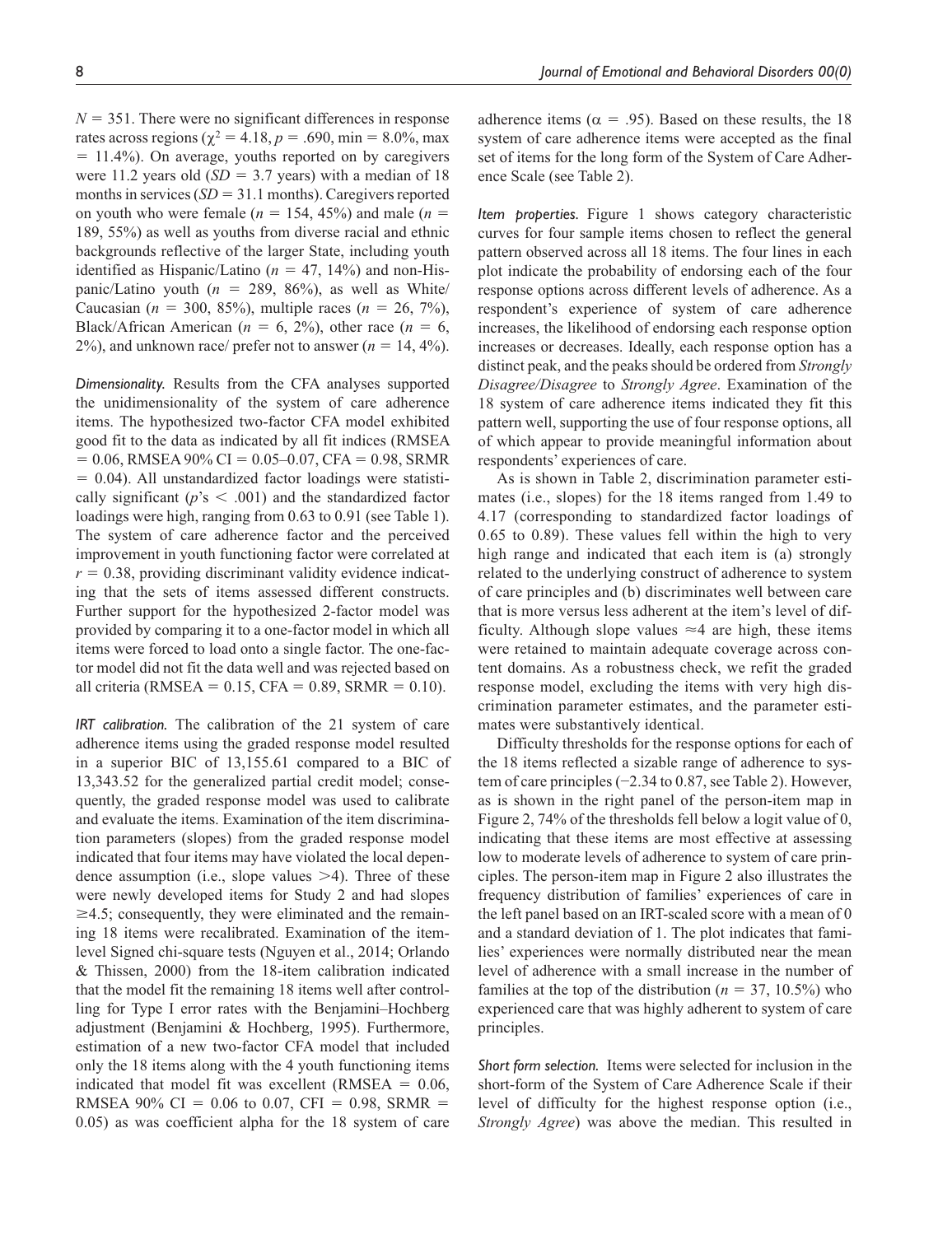| Item no.                          | Item                                                                                                                     | a    | b <sub>1</sub>     | b <sub>2</sub> | $b_3$        | $S - \chi^2$ | b value        |
|-----------------------------------|--------------------------------------------------------------------------------------------------------------------------|------|--------------------|----------------|--------------|--------------|----------------|
|                                   |                                                                                                                          |      |                    |                |              |              |                |
| 6 <sup>a</sup><br>19 <sup>a</sup> | My child/youth is an active participant in planning his/her services.                                                    | 1.49 | $-1.28$<br>$-1.04$ | $-0.35$        | 0.87<br>0.52 | 55.61        | 0.791<br>0.039 |
|                                   | My family can easily access the services my child/youth needs most.                                                      | 2.28 |                    | $-0.45$        |              | 70.08        |                |
| 14 <sup>a</sup>                   | When decisions are made about services, my child/youth has the<br>opportunity to share his/her own ideas.                | 2.21 | $-1.50$            | $-0.76$        | 0.40         | 46.45        | 0.617          |
| 8                                 | I know who to contact for help if I have a concern or complaint<br>about my provider.                                    | 1.80 | $-0.95$            | $-0.51$        | 0.39         | 61.99        | 0.548          |
| 12 <sup>a</sup>                   | When services are not helping, the provider leads my child/youth's<br>team in a discussion of how to make things better. | 3.13 | $-1.23$            | $-0.38$        | 0.38         | 49.75        | 0.255          |
| 13 <sup>a</sup>                   | The provider talks with us about how we can use things we are<br>good at to overcome problems.                           | 3.63 | $-1.14$            | $-0.58$        | 0.33         | 34.18        | 0.799          |
| 15 <sup>a</sup>                   | The provider suggests changes in my child/youth's treatment plan<br>or services when things aren't going well.           | 3.46 | $-1.20$            | $-0.55$        | 0.33         | 44.73        | 0.280          |
| 8 <sup>a</sup>                    | The provider makes sure everyone on my child's treatment team is<br>working together in a coordinated way.               | 3.67 | $-1.24$            | $-0.47$        | 0.30         | 48.95        | 0.132          |
| 3 <sup>a</sup>                    | The services my child/youth receives focus on what he/she is good<br>at, not just on problems.                           | 2.02 | $-1.95$            | $-1.02$        | 0.27         | 26.83        | 0.986          |
| 4 <sup>a</sup>                    | The assessment completed by the provider accurately represents<br>my child/youth's needs.                                | 3.21 | $-1.57$            | $-0.90$        | 0.25         | 35.80        | 0.616          |
| 17                                | The provider makes specific suggestions about what services might<br>benefit my child/youth.                             | 3.28 | $-1.32$            | $-0.78$        | 0.21         | 61.65        | 0.026          |
| $\mathbf{H}$                      | The provider often works with our family to measure my child/<br>youth's progress toward his/her goals.                  | 4.17 | $-1.17$            | $-0.64$        | 0.18         | 34.32        | 0.548          |
| 9                                 | My child and I are the main decision-makers when it comes to<br>planning my child/youth's services.                      | 2.26 | $-1.66$            | $-0.99$        | 0.12         | 56.02        | 0.292          |
| 5                                 | Meetings with the provider occur at times and locations that are<br>convenient for me.                                   | 2.27 | $-1.68$            | $-0.96$        | 0.01         | 61.22        | 0.155          |
| 7                                 | The provider respects me as an expert on my child/youth.                                                                 | 2.69 | $-1.76$            | $-1.07$        | $-0.03$      | 40.46        | 0.406          |
| $\mathbf{I}$                      | The goals we are working on with the provider are the ones I<br>believe are most important for my child/youth.           | 3.02 | $-1.90$            | $-1.31$        | $-0.08$      | 22.80        | 0.786          |
| $\overline{2}$                    | The provider encourages me to share what I know about my child/<br>youth's strengths and needs.                          | 2.69 | $-1.84$            | $-1.16$        | $-0.22$      | 45.49        | 0.160          |
| 10                                | Services we receive are respectful of our family's language, religion,<br>race/ethnicity, and culture.                   | 2.49 | $-2.34$            | $-1.54$        | $-0.51$      | 43.6         | 0.066          |

**Table 2.** Item Response Theory Parameter Estimates and Fit Statistics for System-of-Care Adherence Items.

*Note.* N = 351. Parameters estimated using a graded response model. *a* = item slope/discrimination parameter; *b*<sub>1</sub> − *b*<sub>3</sub> = item difficulty thresholds; *S −* χ<sup>2</sup> = generalized signed Chi-square test (all *p* values were nonsignificant at *p* > .05 after correcting for multiple tests using the Benjamini-Hochberg false discovery procedure).

altem included in the short-form version of the scale.

selection of the nine most difficult items from the set (see Table 2) excluding Item 18 ("I know who to contact for help if I have a concern or complaint about my provider"). Item 18 was omitted in favor of including Item 4 ("The assessment completed by the provider accurately represents my child/youth's needs") given that the latter was viewed as more informative for guiding improvements in clinical care. As evidenced by the standard error functions in Figure 3, the short form maintained similar precision of measurement to the long form across levels of adherence to system of care principles. Both scales yield more precise measurement near the average and lower values of adherence to system of care principles, and less precise measurement at higher values of adherence.

*Criterion-related validity evidence.* Results of the regression analyses assessing the relationships between the short and long forms of the System of Care Adherence Scale and the four outcome variables supported the criterion-related validity of scores on both scales. As expected, higher scores on the long-form System of Care Adherence Scale were positively related to greater perceived improvement in youth functioning ( $B = 0.35$ ,  $p < .001$ ), accounting for 9% of the variance above and beyond the control variables (full model  $R^2 = 0.15$ ). In addition, higher scores on the long form were related to increased caregiver self-efficacy to access services for their youth  $(B = 0.63, p < .001)$ , accounting for 19% of the variance beyond the control variables (full model  $R^2 = 0.22$ ). Higher scores on the long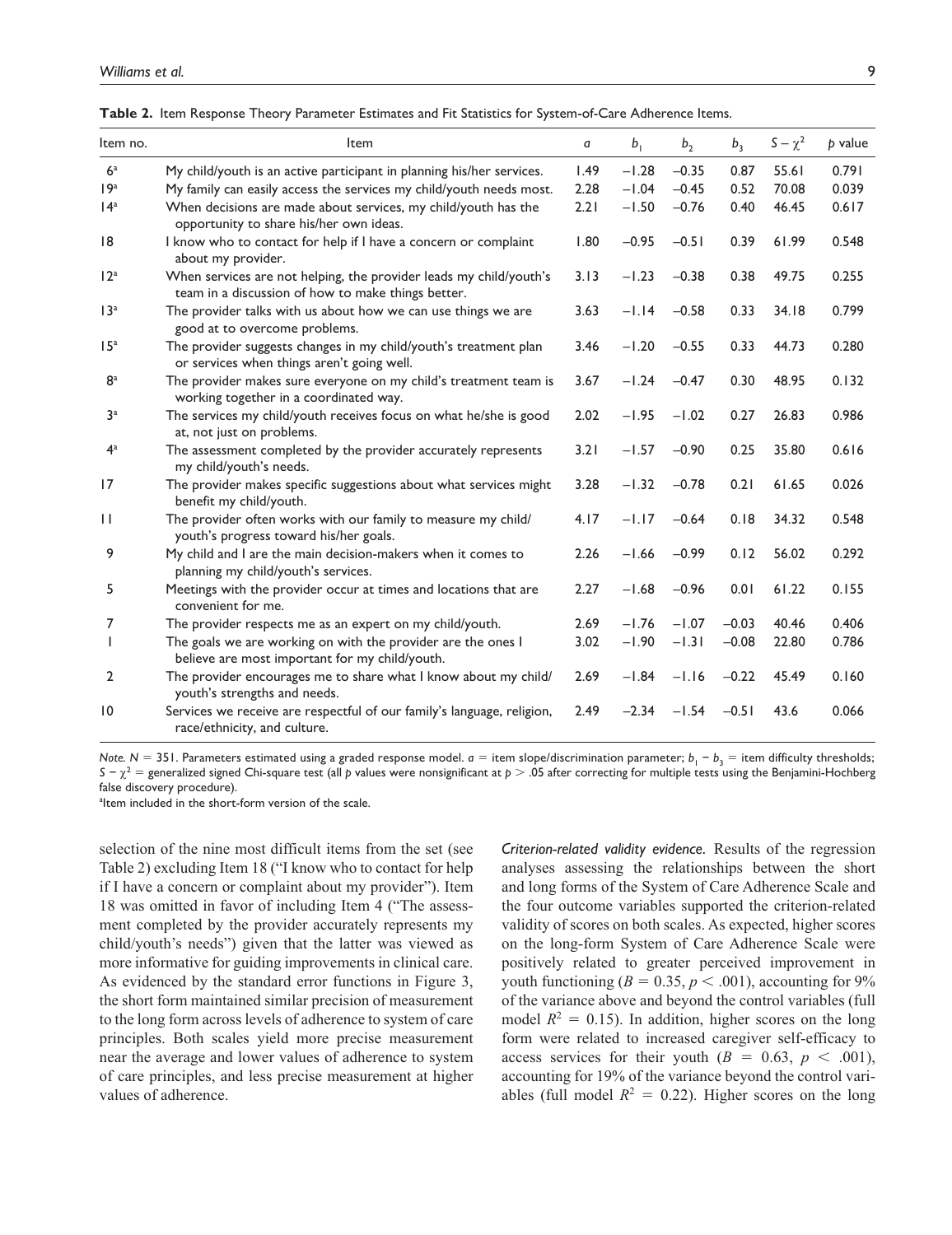

**Figure 1.** Category characteristic curves for four sample system of care (SOC) adherence scale items (*N* = 351).



**Figure 2.** Person-item map for the 18-item System of Care (SOC) Adherence Scale ( $N = 351$ ). *Note*. SOC adherence is measured in the logit scale.

form were also associated with *lower* odds of having experienced a new out-of-home placement within the last 6 months ( $OR = 0.60$ ,  $p = .049$ ); although the relationship between the long form and risk of psychiatric hospitalization was not statistically significant ( $OR = 0.61, p = .081$ ). On average, every one-point increase in system of care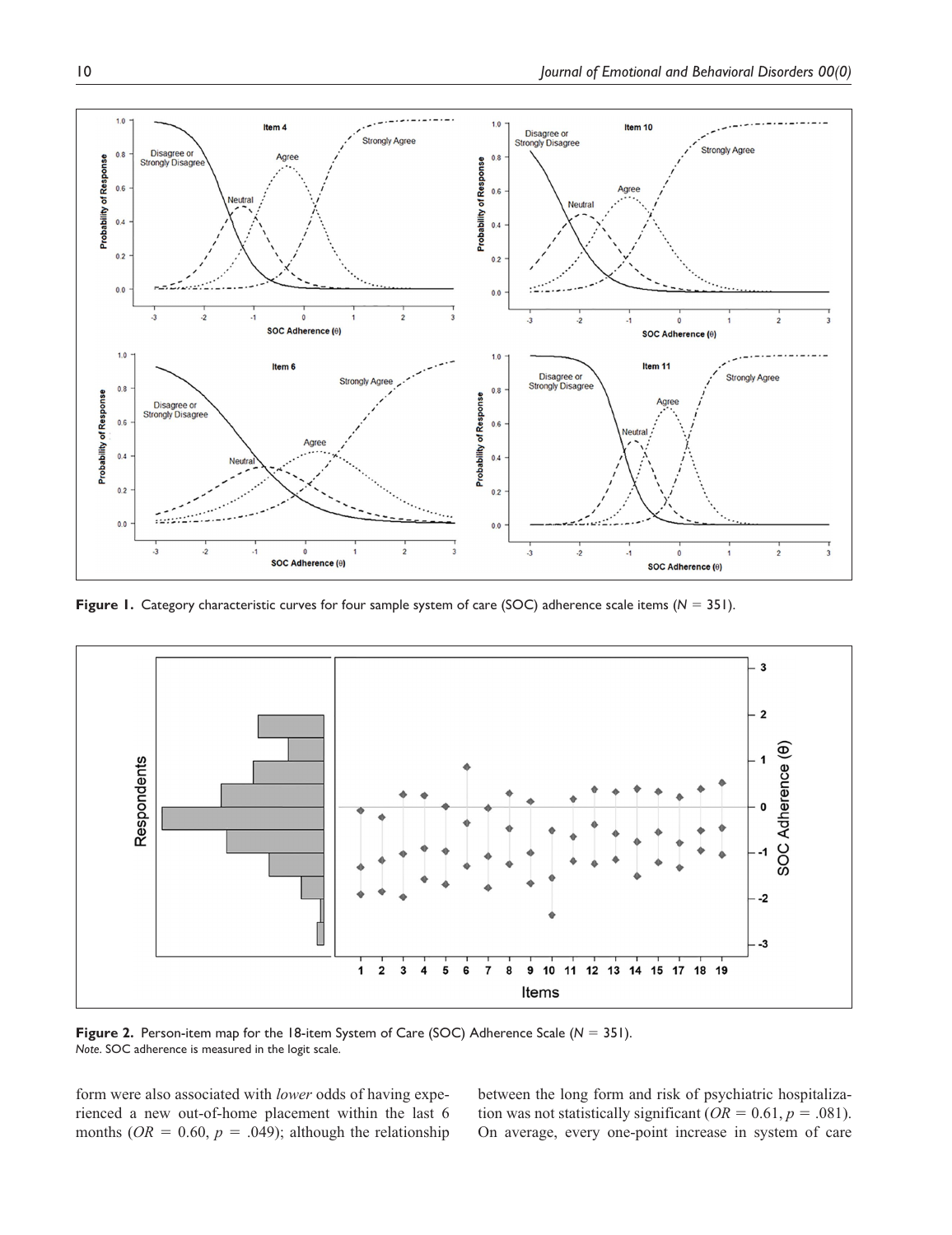

**Figure 3.** Standard error of measurement functions for the System of Care Adherence Scale (*N* = 351).

adherence experienced by the family (as measured by the long-form) was associated with a 40% *decrease* in the youths' odds of having experienced a new out-of-home placement within the last 6 months.

Scores on the short-form System of Care Adherence Scale were significantly related to all criterion variables in the hypothesized directions. Higher scores on the shortform predicted higher levels of perceived improvement in youth functioning ( $B = 0.35$ ,  $p < .001$ ), accounting for 11% of the variance (full model  $R^2 = 0.17$ ). Higher scores on the short-form also predicted greater increases in caregivers' self-efficacy to access services  $(B = 0.59, p < .001)$ , accounting for 19% of the variance (full model  $R^2 = 0.22$ ). Youth who received care that was rated as more adherent to system of care principles on the short-form were significantly *less* likely to have experienced a psychiatric hospitalization ( $OR = 0.58$ ,  $p = .036$ ) or new out-of-home placement ( $OR = 0.56$ ,  $p = .015$ ) within the last 6 months. On average, for every one-point increase in system of care adherence on the short form, youths' odds of having experienced a psychiatric hospitalization decreased by 42%, and their odds of having experienced any new out-of-home placement decreased by 44%. These results provide criterion-related evidence supporting the validity of scores on the System of Care Adherence Scale.

## **Discussion**

The studies reported in this article were designed to develop and evaluate a pragmatic measure of adherence of practice to system of care principles suitable for population surveillance of behavioral health service quality from the perspective of families. Based on system of care literature, a practice manual, and feedback from families, clinicians, and program administrators, items were generated to capture the extent to which families' interactions with behavioral health providers embodied system of care principles. Results of the exploratory factor analysis from Study 1 supported the reliability and unidimensionality of the proposed system of care adherence items, indicating they tap a common underlying construct that is distinct from caregivers' perceptions of improvement in youth functioning. These findings were confirmed in Study 2 using confirmatory factor analysis of data from a second, independent, statewide sample of caregivers of youth receiving community behavioral health services. Results from Study 2 also provided criterion-related evidence supporting the validity of scores on the short- and long- forms of the System of Care Adherence Scale for predicting perceived improvement in youth functioning and increased caregiver self-efficacy to access services for their youth. Overall, results support the System of Care Adherence Scale as a psychometrically sound instrument for evaluating the extent to which direct service interactions experienced by youth and families engendered system-of-care principles. The System of Care Adherence Scale and scoring instructions can be found in Additional File 1 or may be obtained from NJW.

Results of the IRT analyses in Study 2 provided additional evidence supporting the psychometric properties of the System of Care Adherence Scale, and highlighted directions for continued scale development. Examination of the category characteristic curves for each of the 18 items confirmed that a modified four-category response format provided meaningful information about respondents' experiences of care. Accordingly, future iterations of the survey will include four response categories (*Disagree, Neutral, Agree*, and *Strongly Agree*) instead of five. In addition, examination of the difficulty thresholds for the 18 items indicated that these items are most effective in distinguishing between experiences of care at low to moderate levels of adherence to system of care principles (i.e., most items are easy to moderate in difficulty). Based on these results, efforts will be made to develop more difficult items; that is, items that require providers to deliver services that are highly adherent to system of care principles in order for caregivers to strongly agree with the item. Ideally, such items will allow the scale to distinguish between care that is good versus care that is truly exceptional.

An important attribute of any adherence measure is the ability to predict client outcomes (Schoenwald et al., 2011). In Study 2, scores on the System of Care Adherence Scale explained 9%–11% of the variance in youth's improvement in daily functioning during the last 6 months, a finding consistent with research from intensive case review methods (Stephens et al., 2004). These findings extend a growing number of studies which show that caregiver ratings of adherence to program models predict the extent to which youth benefit from services (Henggeler et al., 1997; Lange et al., 2019). In addition, higher scores on the long- and short-form System of Care Adherence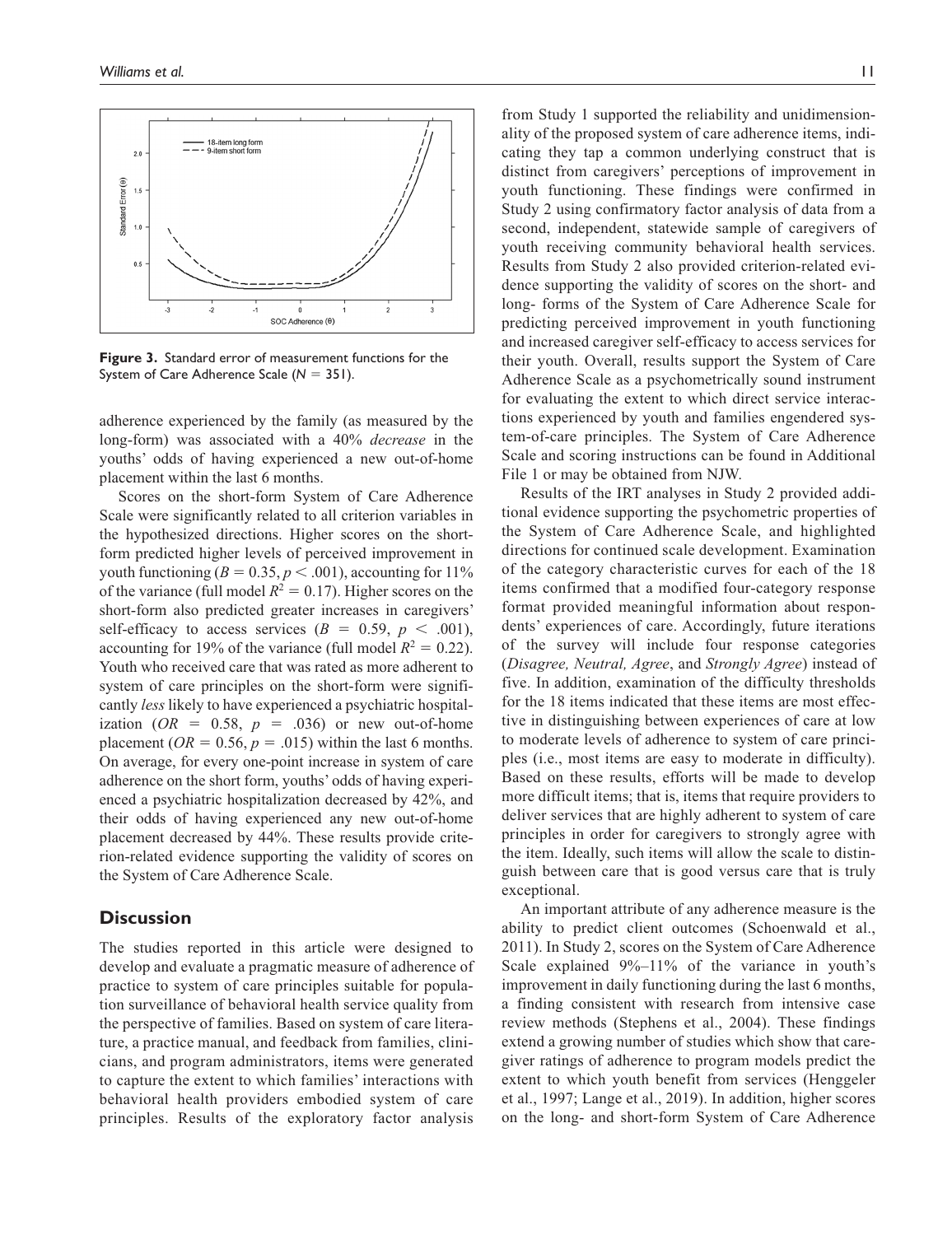Scale predicted decreased odds of any youth out-of-home placement during the previous 6 months and higher scores on the short form predicted decreased odds of youth psychiatric hospitalization (42%). Previous research has shown that implementation of system of care principles at the community level results in lower usage of restrictive forms of care such as out-of-home placements (Bickman, 1996). However, these findings offer the first evidence linking increased adherence to system of care principles at the direct practice level with reduced likelihood of out-ofhome placement. This is important given the emphasis within systems of care on reducing unnecessary, overly restrictive, and costly out-of-home placements (Pires, 2002).

The development and availability of a pragmatic measure of adherence to system of care principles at the point of service interactions is particularly timely given recent national initiatives calling for the development and validation of measures suitable for population surveillance of behavioral health service quality (Patel et al., 2015). Development of the System of Care Adherence Scale also fills a need for measures that evaluate the implementation of systems of care at the direct practice level from the perspective of families. The inclusion of families in the development and evaluation of the System of Care Adherence Scale and its focus on amplifying families' voices in service evaluation are important strengths of this measure (Stroul et al., 2010). Among the potential uses of the scale are providing feedback to providers who are learning the system of care principles and enabling stakeholders, including program site administrators, system leaders, and advocates, to assess system of care implementation across geographic regions. Such evaluations could inform system development and training as well as track improvement (or deterioration) in system of care implementation at the level of service interactions over time via longitudinal administration.

Use of the System of Care Adherence Scale should comprise only one component of a comprehensive multimethod assessment of adherence to system of care principles at both the policy and direct practice levels. Although research demonstrates that caregiver reports of adherence to program models predict service effectiveness (Henggeler et al., 1997; Lange et al., 2019), these reports nonetheless represent only one perspective and may be susceptible to erroneous recall or social desirability biases (Schoenwald et al., 2011). Use of multiple methods and triangulation can increase confidence in the findings of an evaluation. For example, fielding a population representative survey of families using the System of Care Adherence Scale and supplementing this information with additional data from targeted intensive case reviews (e.g., System of Care Practice Review, Hernandez et al., 2001) or policy-level

assessments of implementation (e.g., System of Care Implementation Survey; Greenbaum et al., 2011), would allow system leaders to robustly evaluate system of care implementation.

The results of this research should be interpreted within the context of the studies' limitations. Although the two studies reported here incorporated separate statewide samples of caregivers, the response rates for both mailed surveys were low (i.e., 15% and 9%, respectively). In theory, response bias from selective responding should not affect the psychometric properties of the System of Care Adherence Scale items as estimated via IRT. However, replication of these results with larger samples and with higher response rates will further strengthen confidence in the psychometric properties of the scale. To strengthen evidence of criterion-related validity, future research should test the associations between scores on the System of Care Adherence Scale and other validated system of care implementation measures such as the intensive System of Care Practice Review tool (Hernandez et al., 2001). Studies should also test whether System of Care Adherence Scale scores predict objective measures of youth outcome such as independently rated improvements in youth functioning or out-of-home service use verified by claims data; this was not possible in the present study because CANS data were only available at the point of service entry. Future research should also directly assess whether youths are placed out of home at the time of item completion to disentangle the potential confound between the types of services available in residential settings versus community settings and scores on the System of Care Adherence Scale. In addition, studies are needed to test for differential item functioning across youth and family characteristics. Although further research is needed, findings from these studies indicate that scores on the System of Care Adherence Scale provide a valid and reliable basis for making inferences about the extent to which families experienced system of care principles in their behavioral health care.

#### **Declaration of Conflicting Interests**

The author(s) declared no potential conflicts of interest with respect to the research, authorship, and/or publication of this article.

#### **Funding**

The authors disclosed receipt of the following financial support for the research, authorship, and/or publication of this article: The research reported in this publication was supported in part by the Idaho Department of Health and Welfare, Division of Behavioral Health. The content is solely the responsibility of the authors and does not necessarily represent the official views of the Idaho Department of Health and Welfare.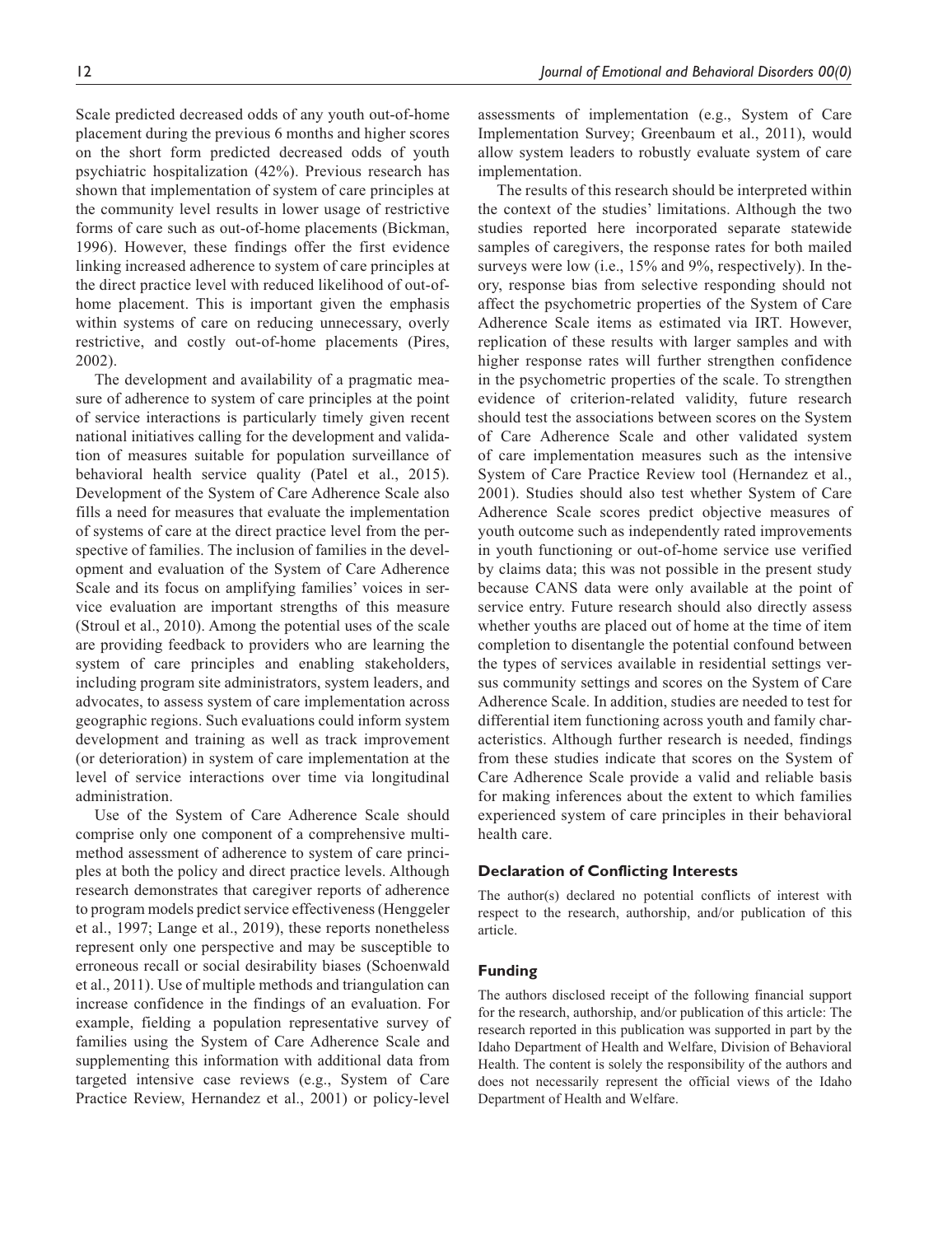## **ORCID iD**

Nathaniel J. Williams **D** <https://orcid.org/0000-0002-3948-7480>

#### **References**

- Achenbach, T. M., & Ruffle, T. M. (2000). The Child Behavior Checklist and related forms for assessing behavioral/emotional problems and competencies. *Pediatrics in Review*, *21*(8), 265–271.
- Agency for Healthcare Research and Quality. (2019). *CAHPS mental health care surveys*. [https://www.ahrq.gov/cahps/](https://www.ahrq.gov/cahps/surveys-guidance/echo/index.htm) [surveys-guidance/echo/index.htm](https://www.ahrq.gov/cahps/surveys-guidance/echo/index.htm)
- Anderson, R. L., Lyons, J. S., Giles, D. M., Price, J. A., & Estle, G. (2003). Reliability of the Child and Adolescent Needs and Strengths-Mental Health (CANS-MH) Scale. *Journal of Child and Family Studies*, *12*(3), 279–289.
- Baker, F. (2001). *The basics of item response theory*. ERIC Clearinghouse on Assessment and Evaluation, University of Maryland.
- Benjamini, Y., & Hochberg, Y. (1995). Controlling the false discovery rate: A practical and powerful approach to multiple testing. *Journal of the Royal Statistical Society*, *57*(1), 289–300.
- Bickman, L. (1996). A continuum of care: More is not always better. *American Psychologist*, *51*(7), 689–701.
- Bock, R. D., & Aitkin, M. (1981). Marginal maximum likelihood estimation of item parameters: Application of an EM algorithm. *Psychometrika*, *46*(4), 443–459.
- Brannan, A. M., Sonnichsen, S. E., & Heflinger, C. A. (1996). Measuring satisfaction with children's mental health services: Validity and reliability of the satisfaction scales. *Evaluation and Program Planning*, *19*(2), 131–141.
- Bruns, E. J., Burchard, J. D., Suter, J. C., Leverentz-Brady, K., & Force, M. M. (2004). Assessing fidelity to a community-based treatment for youth: The Wraparound Fidelity Index. *Journal of Emotional and Behavioral Disorders*, *12*(2), 79–89.
- Bryant, F. B., & Yarnold, P. R. (1995). Principal-components analysis and exploratory and confirmatory factor analysis. In L. G. Grimm & P. R. Yarnold (Eds.), *Reading and understanding multivariate statistics* (pp. 99–136). American Psychological Association.
- Chalmers, R. P. (2012). mirt: A multidimensional item response theory package for the R environment. *Journal of Statistical Software*, *48*(6), 1–29.
- DeVellis, R. F. (2016). *Scale development: Theory and applications* (Vol. 26). SAGE.
- Dillman, D. A., Smyth, J. D., & Christian, L. M. (2014). *Internet, phone, mail, and mixed-mode surveys: The tailored design method*. John Wiley & Sons.
- Edelen, M. O., & Reeve, B. B. (2007). Applying item response theory (IRT) modeling to questionnaire development, evaluation, and refinement. *Quality of Life Research*, *16*(1), 5–18.
- Enders, C. K. (2010). *Applied missing data analysis*. Guilford Press.
- Garland, A. F., Haine-Schlagel, R., Brookman-Frazee, L., Baker-Ericzen, M., Trask, E., & Fawley-King, K. (2013). Improving community-based mental health care for children: Translating knowledge into action. *Administration and Policy in Mental Health and Mental Health Services Research*, *40*(1), 6–22.
- Greenbaum, P. E., Wang, W., Boothroyd, R., Kutash, K., & Friedman, R. M. (2011). Multilevel confirmatory factor analysis of the systems of care implementation survey (SOCIS). *Journal of Behavioral Health Services & Research*, *38*(3), 303–326.
- Hambleton, R. K., Swaminathan, H., & Rogers, H. J. (1991). *Fundamentals of item response theory*. SAGE.
- Hayton, J. C., Allen, D. G., & Scarpello, V. (2004). Factor retention decisions in exploratory factor analysis: A tutorial on parallel analysis. *Organizational Research Methods*, *7*(2), 191–205.
- Henggeler, S. W., Melton, G. B., Brondino, M. J., Scherer, D. G., & Hanley, J. J. (1997). Multisystemic therapy with violent and chronic juvenile offenders and their families: The role of treatment fidelity in successful dissemination. *Journal of Consulting and Clinical Psychology*, *65*, 821–833.
- Hernandez, M., Gomez, A., Lipien, L., Greenbaum, P. E., Armstrong, K. H., & Gonzalez, P. (2001). Use of the systemof-care practice review in the national evaluation: Evaluating the fidelity of practice to system-of-care principles. *Journal of Emotional and Behavioral Disorders*, *9*(1), 43–52.
- Horn, J. L. (1965). A rationale and test for the number of factors in factor analysis. *Psychometrika*, *30*(2), 179–185.
- Kahn, J. H. (2006). Factor analysis in counseling psychology research, training, and practice: Principles, advances, and applications. *The Counseling Psychologist*, *34*(5), 684–718.
- Kang, T., Cohen, A. S., & Sung, H. J. (2009). Model selection indices for polytomous items. *Applied Psychological Measurement*, *33*(7), 499–518.
- Kline, R. B. (2015). *Principles and practice of structural equation modeling*. Guilford Press.
- Knitzer, J. (1982). *Unclaimed children: The failure of public responsibility to children and adolescents in need of mental health services*. Children's Defense Fund.
- Kutash, K., Greenbaum, P. E., Wang, W., Boothroyd, R. A., & Friedman, R. M. (2011). Levels of system of care implementation: A national benchmark study. *Journal of Behavioral Health Services & Research*, *38*(3), 342–357.
- Lange, A. M. C., van der Rijken, R. E. A., Delsing, M. J. M. H., Busschbach, J. J. V., & Scholte, R. H. J. (2019). Development of therapist adherence in relation to treatment outcomes of adolescents with behavioral problems. *Journal of Clinical Child and Adolescent Psychology, 48*(Suppl. 1), S337–S346.
- Li, C. H. (2016). Confirmatory factor analysis with ordinal data: Comparing robust maximum likelihood and diagonally weighted least squares. *Behavior Research Methods*, *48*(3), 936–949.
- Merikangas, K. R., He, J. P., Brody, D., Fisher, P. W., Bourdon, K., & Koretz, D. S. (2010). Prevalence and treatment of mental disorders among US children in the 2001–2004 NHANES. *Pediatrics*, *125*, 75–81.
- Muthén, L. K., & Muthén, B. O. (2017). *Mplus user's guide* (Version 8).
- Nguyen, T. H., Han, H. R., Kim, M. T., & Chan, K. S. (2014). An introduction to item response theory for patient-reported outcome measurement. *The Patient-Patient-Centered Outcomes Research*, *7*(1), 23–35.
- Ogles, B. M., Carlson, B., Hatfield, D., & Karpenko, V. (2008). Models of case mix adjustment for Ohio mental health consumer outcomes among children and adolescents.